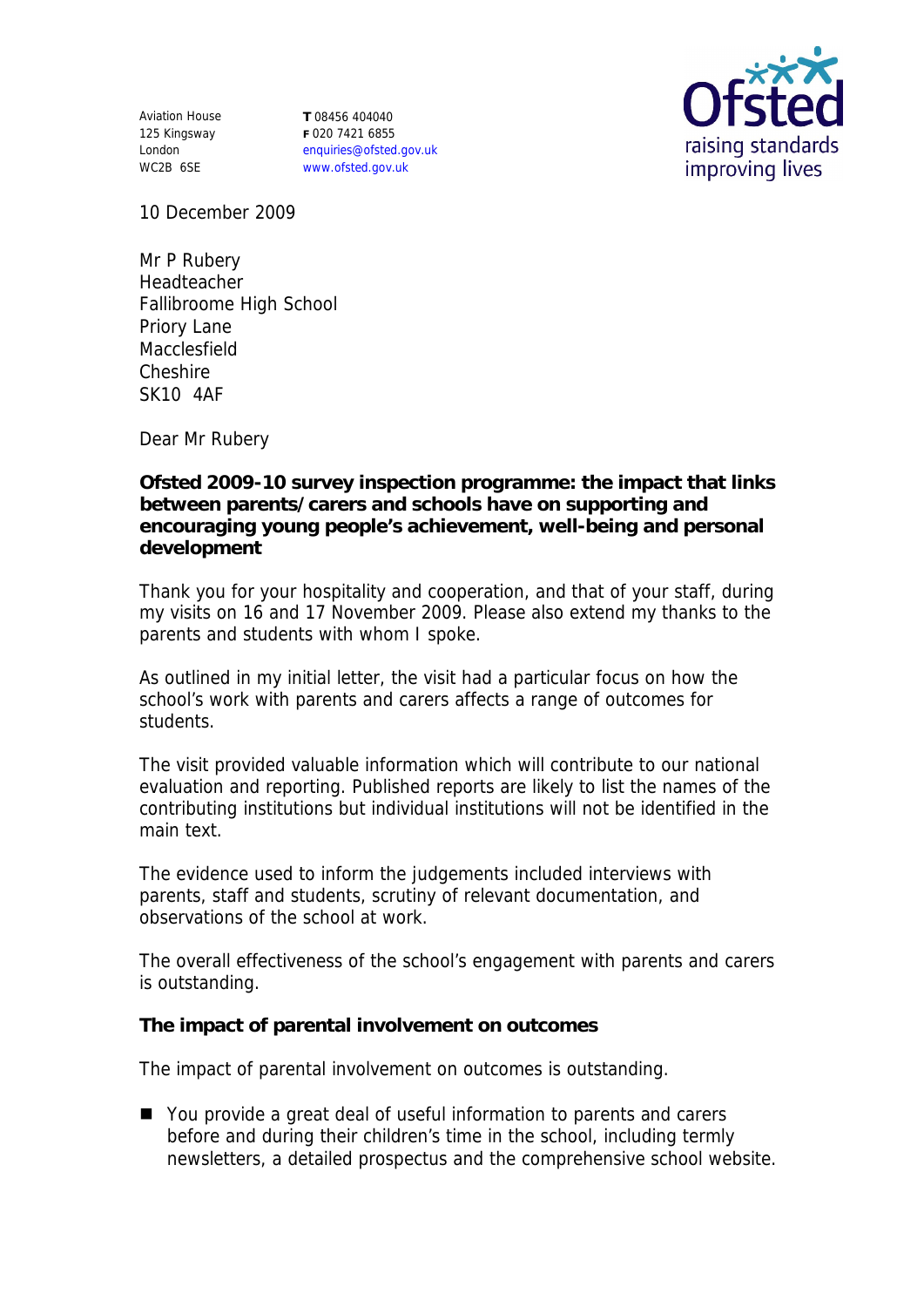- Target-setting days provide parents and their children with a clear understanding of their progress and how to improve. Parents and students are effusive about the helpfulness of these events and attend in large numbers. Other events, including open days and the many student performances the school delivers through its performing arts specialism, are attended similarly well.
- The flow of specific information from school to home is very strong. It encompasses letters, emails, telephone calls and postcards. Parents feel they can contact the school easily and say they receive helpful responses quickly.
- Students' progress is monitored assiduously and parents are quickly informed of any problems with attendance, behaviour, effort or attainment. Similarly, where things are going well, the school is quick to congratulate. Parents talk of the positive messages their children receive on effort grades and the boost it has given to the students' motivation, resulting in very good behaviour and academic outcomes.
- Day-to-day procedures for promoting attendance and punctuality are very thorough.
- $\blacksquare$  The well-organised school website engages parents effectively in the routines of the school. It has further potential to engage parents in their children's progress with the launch of a parental gateway. Initial feedback from parents piloting this facility has been very positive. Clearly, this development is not as useful for the few families without ready access to computers.

**The impact of the involvement of parents on the quality of provision**

The impact of the involvement of parents on the quality of provision is good.

- The governors have established a parents' committee with a specific role in assessing school policy formation. Other parents are consulted about school initiatives either by questionnaire or informally. Their feedback is taken seriously and, where appropriate, acted upon.
- Homework is set regularly and students and their parents report that tasks are appropriate. Parents say that, where they can, they assist their children but that their main role is in ensuring tasks are conscientiously completed.
- Parents are informed about the assessments made of their children very well and contribute helpfully to discussions about progress and targets.
- There are several examples of parents contributing their expertise or time to the school to enhance the curriculum and learning, particularly through the school's specialist arts status. This has not been a strategic priority of the school and so is relatively underdeveloped in comparison with other aspects of the school's work with parents.
- $\blacksquare$  The Fallibroome Learning Community is a close working relationship between the school and its main feeder primary schools. This facilitates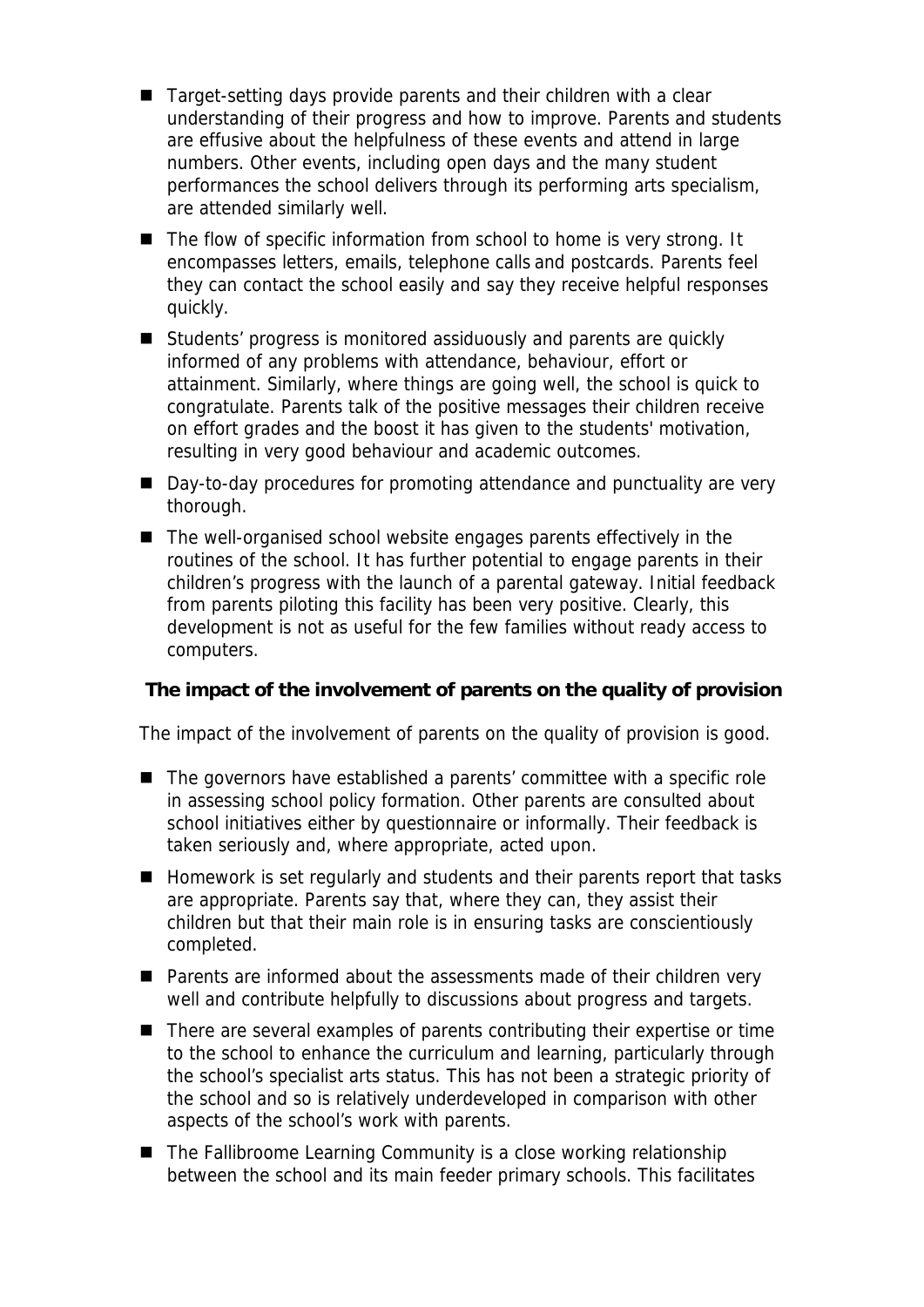excellent transition between primary and secondary education for parents and their children.

**The impact of the involvement of parents on inclusion**

The impact of the involvement of parents on inclusion is outstanding.

■ This is a very inclusive school. Parents and carers of potentially vulnerable students are supported exceptionally well by pastoral, academic and special educational needs and/or disabilities teams. They speak enthusiastically about the way their children are integrated into school life and helped to achieve their best. As a result, students with identified special educational needs and/or disabilities progress even faster than their peers.

**The impact of leadership and management on the involvement of parents**

The impact of leadership and management on the involvement of parents is outstanding.

- Leaders and managers have parental partnership as an essential part in their work. There is, however, no overarching statement or policy about it.
- The vital role of parents and carers is mentioned positively several times within the school improvement plan. Parents underpin and are implicit in everything the school does.
- Governors share your view of the importance of parental involvement and parent-governors are actively involved in reviewing school policies and initiatives through their innovative parents' committee. They agree that they could have a more explicit role in planning for the development of parental expertise.
- The school's very well-embedded inclusive approach to doing the best for its students and their families is very successful in engaging all parents and carers well, including those who are hard to reach. The school is very welcoming for parents, as demonstrated by their excellent attendance at school events.
- Parents could find little fault with the school's communication. Any concerns or complaints they wish to raise are dealt with very well through informal and other channels. Customer service is a real strength of the school.

**An area for improvement, which we discussed, is:**

■ developing the use of the extensive parental expertise to enhance further the provision for students in the school.

I hope these observations are useful as you continue to develop the impact of the work of parents and carers in the school.